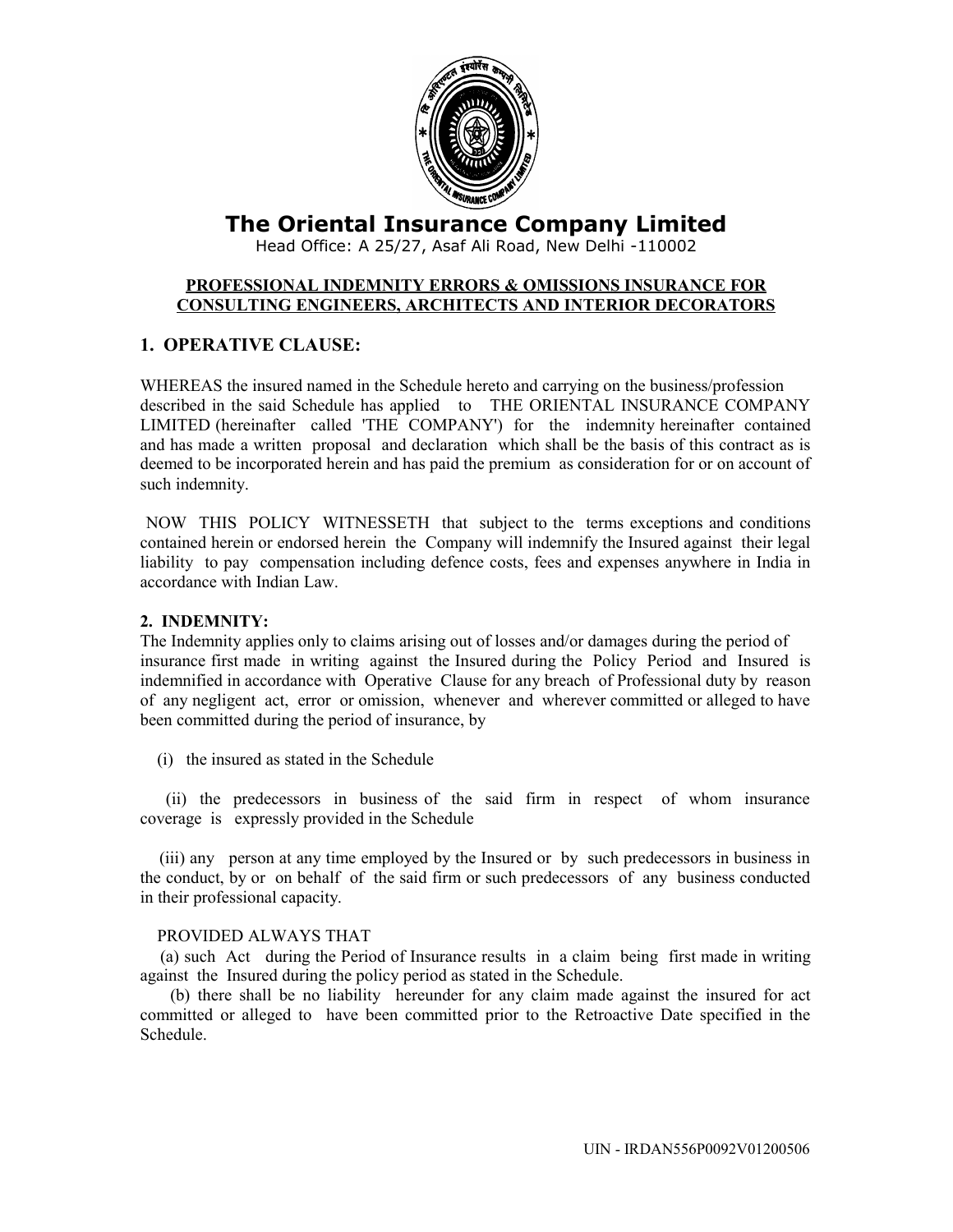For the purpose of determining the Indemnity granted

 (a) 'Policy Period' means the period commencing from the effective date and hour as shown in the policy schedule and terminating at midnight on the expiry date as shown in the Policy Schedule.

 (b) `Period of Insurance' means the period commencing from the retroactive date and terminating on the expiry date as shown in the Policy Schedule.

(c) `Bodily Injury' means death, injury, illness or disease of or to any person.

# **3. LIMIT OF INDEMNITY**

 Irrespective of the number of persons or entities named as insured in the Schedule or added by endorsement, the total liability of the Company hereunder for damages inclusive of defence costs (as hereinafter defined) shall not exceed the limit of indemnity set out in the Schedule in respect of any or all claims made against the insured during the currency of this insurance.

## **4. DEFENCE COSTS**

The Company will pay all costs, fees and expenses incurred with their prior consent in the investigation, defence or settlement of any claim made against the Insured and the costs of representation at any inquest, inquiry or other proceedings in respect of matters which have a direct relevance to any claim made or which might be made against the Insured, provided such claim or claims are the subject of indemnity by the Policy. Such costs, fees and expenses are called `Defence Costs'.

# **5. (a) NOTIFICATION EXTENSION CLAUSE**

Should the Insured notify the Company during the Policy Period in accordance with General Condition No. 10.1 of any specific event or circumstance which the company accepts may give rise to a claim or claims which form the subject of indemnity by this policy, then the acceptance of such notification means that the Company will deal with such claim or claims as if they had first been made against the Insured during the Policy period. The extension under the Clause will be subject to the maximum time limit laid down under the Indian Limitation Act in force from time to time.

### **(b) EXTENDED CLAIM REPORTING CLAUSE**

In the event of non-renewal or cancellation of this Policy either by the Company or by the Insured, the Company will allow a time limit not exceeding 90 days from the date of expiry or cancellation of the policy, provided no insurance is in force during this extended reporting period for the same interest, for notification of claims for accidents which had taken place during the period of insurance but could not be made during the Policy Period, provided however, all claims made during the extended reporting period shall handled as if they were made on the last of the expiring policy period and are subject to the limits of indemnity and the terms, conditions and exceptions of the policy.

## **6. CLAIMS SERIES CLAUSE**

For the purpose of this policy where a series of losses and/or bodily injuries and/or deaths are attributable directly or indirectly to the same cause or error or omission relating to discharge of professional services all such losses and/or bodily injuries and/or death claims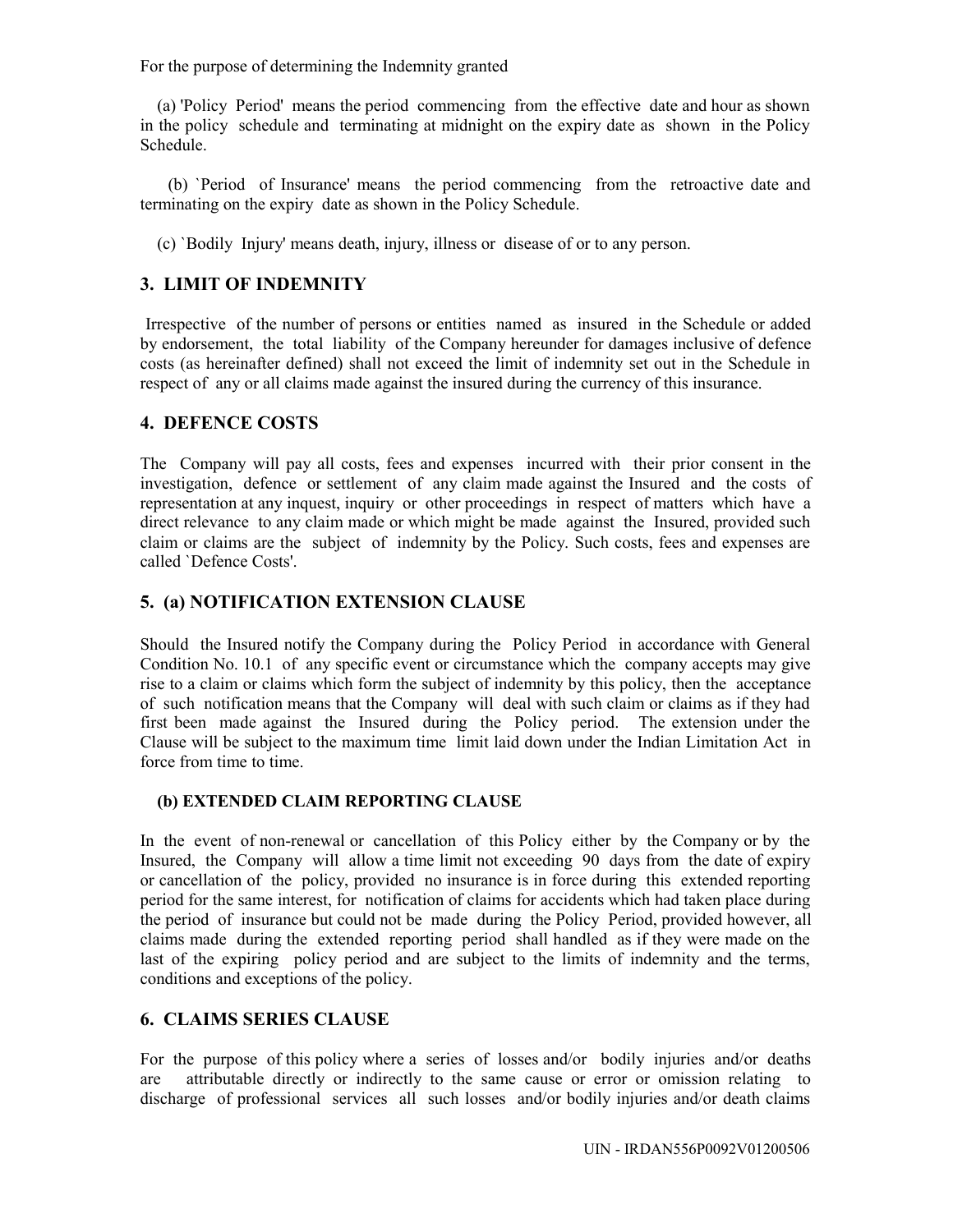shall be added together and all such losses and/or bodily injuries and/or death shall be treated as one claim and such claim shall be deemed to have been made at the point in time when the first of the claims was made in writing. There shall, however, be no coverage for claims made arising from one specific cause which are made later than 3 years after the first claim of the series.

# **7. COMPULSORY EXCESS:**

The Insured shall bear for each and every claim a compulsory Excess of 0.50 pct of the Limit of Indemnity shown in the schedule subject to minimum of Rs. 5000/- and maximum of Rs. 1 lac.

# **8. VOLUNTARY EXCESS**

In the event of the Insured opting the policy shall be subject to a voluntary excess as mentioned in the schedule. The voluntary excess shall be applicable to each and every claim. The Company's liability shall attach for the claim in excess of such compulsory and voluntary excess.

## **9. EXCLUSIONS**

This Policy shall not indemnify the Insured against any claim made against them in respect of :

(a) (i) arising out of all personal injuries such as libel, slander, false arrest, wrongful eviction, wrongful detention, defamation, etc. and mental injury, anguish or shock resulting therefrom.

(ii) infringement of plans, copy-right, patent, trade name, trade mark, registered design.

(b) infringement of patents and copy-rights or arising from the granting of licences by the Insured as a party to the construction project.

(c) any dishonest, fraudulent criminal or malicious act or omission

(d) liabilities assumed by the Insured by agreement and which would not have attached in the absence of such agreement.

 (e) loss of any documents/data/information/losses sustained on account of time spent in investigating the cause of damage (including costs for re-projecting in connection with the damage) and claims for losses sustained.

 (f) bodily injury, sickness, disease, death damage to property or financial loss and/or consequential loss unless arising out of wrongful, faulty or inadequate design or advice.

(g) injury to any person under the contract of employment or apprenticeship with the Insured their contractor(s) and/or Sub-Contractor(s) when such injury arises out of the execution of such contract.

 (h) the ownership, maintenance, use, occupation, leasing or custody of property mobile and/or immobile by, to or on behalf of the Insured, or brought about by damage to or destruction of property owned by, rented or leased to or in the custody of the Insured.

(i) deliberate, willful or intentional non-compliance of any Statutory provision.

 (j) fines, penalties, punitive or exemplary damages or any other damages resulting from the multiplication of compensatory damages.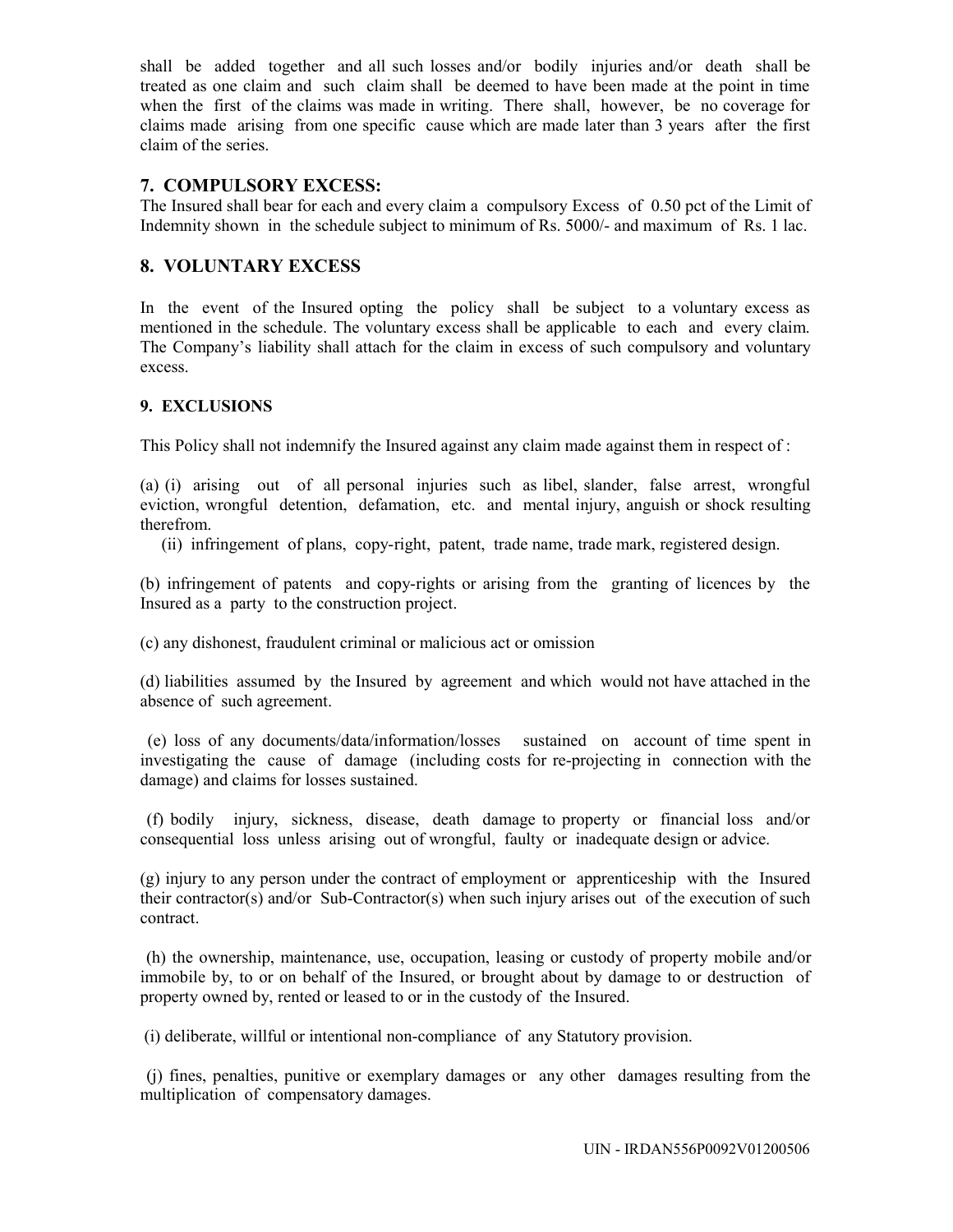(k) any happening through or in consequence of war, invasion, act of foreign enemy, hostilities (whether war be declared or not), civil war, rebellion, revolution, insurrection or military or usurped power.

(l) losses directly or indirectly caused by or contributed by

- a) ionising radiations or contamination by radioactivity from any nuclear fuel or from any nuclear waste from the combustion of nuclear fuel
- b) the radioactive, toxic, explosive or other hazardous properties of any explosive nuclear assembly or nuclear component thereof.

(m) Earthquake, earth-tremor, volcanic eruption, flood, storm, tempest, typhoon, hurricane, tornado, cyclone or other similar convulsions of nature and atmospheric disturbance.

(n) any loss and/or damage and/or injury which has its origin in a neglect, error or omission prior to the Retroactive Date mentioned in the Schedule.

(o) The deliberate non-compliance with technical standards commonly observed in professional practice, laid down by law, or regulated by official bodies.

(p) loss of use and/or loss due to delay.

(q) Ownership and/or conduct of any other business or

 activities wholly or partly owned/ operated or managed except the business described in the Schedule.

(r) arising from exceeding higher estimates and costs from not adhering to deadlines in completing the construction of project or part thereof and from defective accounts or control of accounts.

(s) inadequate quantities/qualities or arranging or handling the supply of material

(t) activities of the Insured as joint venturer or as partner unless such joint venture and/or partnership is described in the Schedule; the liability of the Company being limited to the extent of participation/share in the business so named.

(u) any contract where the Insured acts as a construction contractor whether or not in conjunction with his/their profession as stated in the Schedule.

(v) liabilities arising out of pollution and/or contamination whatsoever nature.

(w) claims for losses as a consequence of material or construction damage, such as eg. loss of production of all kinds, loss for inferior performance, poor quality or lower profitability and additional futile expenditure of the principal to reach normal performance, quality or profitability.

(x) claims for damage caused by motor vehicles, sea vessels or aircraft.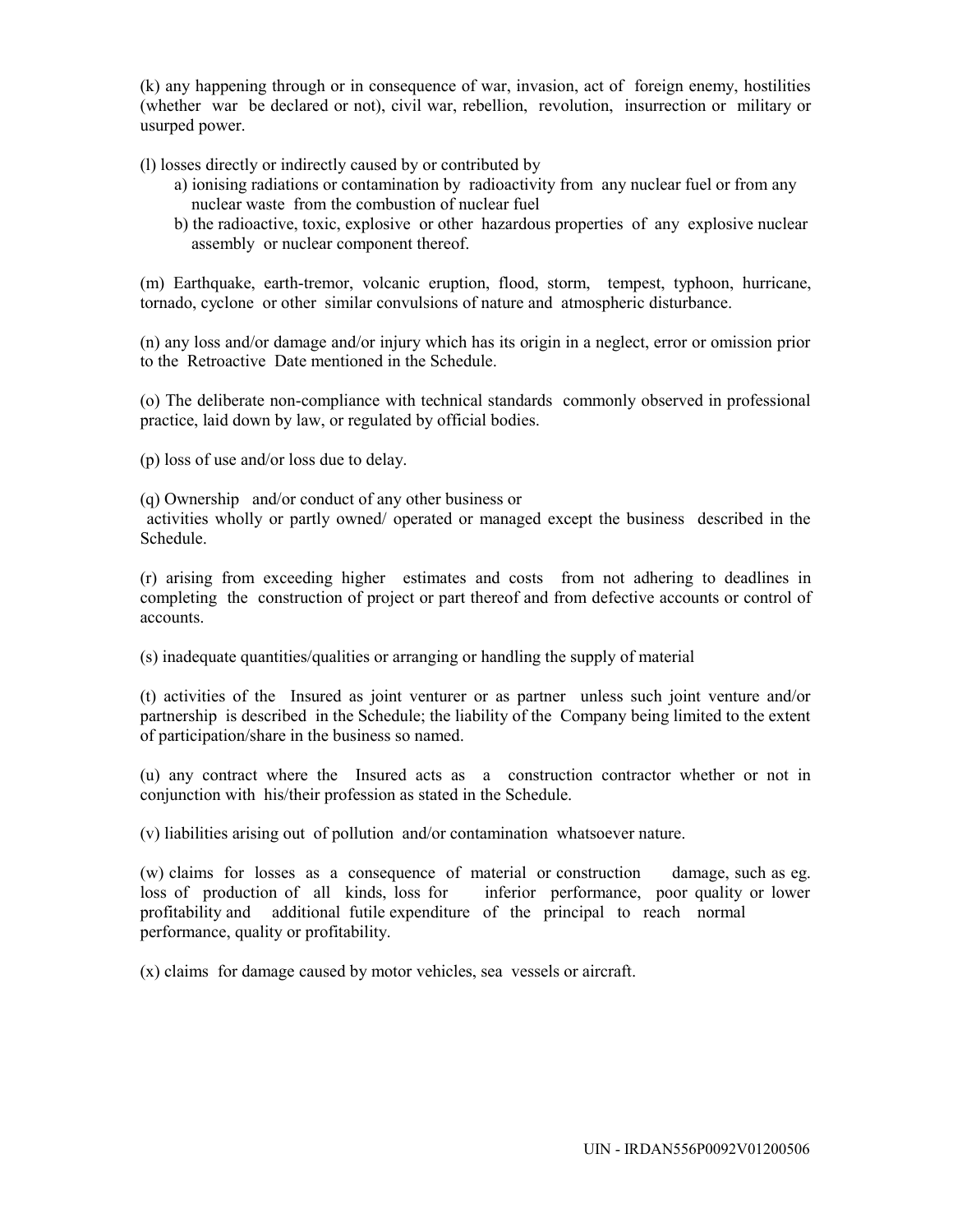### **10. CONDITIONS**

10.1 The Insured shall give written notice to the Company as soon as reasonably practicable of any claims made against the Insured (or any specific event or circumstances that may give rise to a claim being made against the Insured) and which forms the subject of indemnity under this policy and shall give all such additional information as the Company may require. Every claim, writ, summons or process and all documents relating to the event shall be forwarded to the Company immediately they are received by the Insured.

10.2 No admission offer, promise or payment shall be made or given by or on behalf of the Insured without the written consent of the Company.

10.3 The Company will have the right but in no case the obligation, to take over and conduct in the name of the insured the defence of any claims and will have full discretion in the conduct of any proceedings and in the settlement of any claim and having taken over the defence of any claim may relinquish the same. All amounts expended by the Company in the defence, settlement or payment of any claim will reduce the limits of indemnity specified in the Schedule of the Policy. In the event that the Company, in its sole discretion chooses to exercise its right pursuant to this condition, no action taken by the company in the exercise of such right will serve to modify or expand in any manner, the company's liability or obligations under this policy beyond what the company's liability or obligations would have been had it not exercised its rights under this condition.

10.4 The Insured shall give all such information and assistance as the Company may reasonably require.

10.5 The Insured shall give notice as soon as reasonably practicable of any fact, event or circumstance which materially changes the information supplied to the Company at the time when this policy was effected and the Company may amend the terms of this policy.

10.6 The Company may at any time pay to the Insured in connection with any claim or series of claims under this policy to which an indemnity limit applies the amount of such limit (after deduction of any sums already paid) or any lesser amount for which such claims can be settled and upon such payment being made the Company shall relinquish the conduct and control of and be under no further liability in connection with such claims.

10.7 The Policy and the Schedule shall be read together as the contract and any word or expression to which a specific meaning had been attached in any part of this policy or the Schedule shall bear such specific meaning wherever it may appear. The terms and exclusions of this policy (and any phrase or word contained therein) shall be interpreted in accordance with the Indian Law.

10.8 If at the time of happening of any event resulting into a liability under this policy, there be any other liability insurance or insurances effected by the Insured or by any other person covering the same liability, then the Company shall not be liable to pay or contribute more than its rateable proportion of such liability.

10.9 This Policy does not cover liability which at the time of happening of any event resulting into such liability, be insured by or would but for the existence of this policy, be insured by, any other policy (but not a liability policy) or policies, except in respect of any excess beyond the amount which could have been payable under such policy/policies had this insurance not been effected.